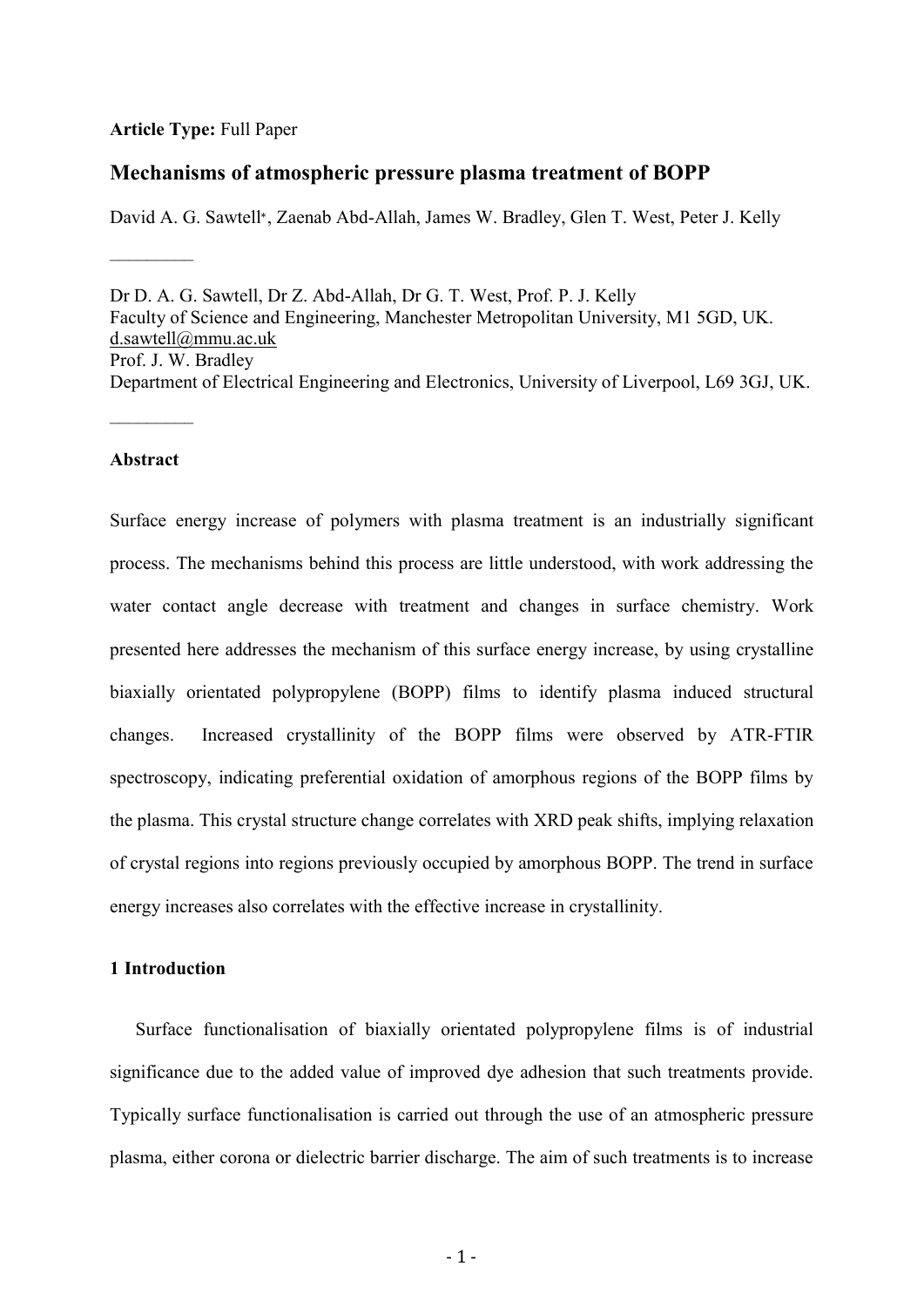the surface energy of the polypropylene film such that it is above that of the surface tension of typical water based inks, maximising adhesion of these inks to the polypropylene surface.<sup>[1]</sup>

The increase in surface energy is generally attributed to an increase of oxygen or nitrogen based functional groups at the surface due to reactions with oxygen or nitrogen species generated within the plasma. Some work has been carried out to elucidate the mechanisms of surface modification of BOPP films by non-thermal atmospheric pressure plasmas, the most extensive being that of Dorai and Kushner<sup>[2]</sup> on air corona treatments of polypropylene. In this case, there tends to be rapid reaction of the polypropylene surface with atomic oxygen and hydroxide radicals generated in the plasma, leaving alcohol or carbonyl functional groups present at the surface. The rate of reaction of atomic nitrogen with polypropylene is also stated to be negligible in comparison with atomic oxygen.<sup>[2]</sup> Increasing concentrations of oxygen also act to limit atomic nitrogen formation in nitrogen plasmas due to preferential formation of  $NO<sub>x</sub>$ .<sup>[3]</sup> Recent work by Shaw *et al* highlights a direct link between atomic oxygen formation in helium atmospheric pressure plasma jets and the modification of polypropylene surfaces, in contrast to surface reactions with singlet delta oxygen and ozone.<sup>[4]</sup> Polypropylene undergoes scission of its constituent chains either due to reactions with reactive oxygen species, or due to being subjected to ultraviolet light of particular wavelengths, leaving the polypropylene radicals free to react with oxygen and reactive oxygen species in their proximity.<sup>[5]</sup> These scissions of the polypropylene chains also lead to the formation of low molecular weight oxidised materials (LMWOM), which can cause poor adhesion of inks to the surface.<sup>[6]</sup>

Dielectric barrier discharges allow for treatments of large surface areas,<sup>[7]</sup> which is of great importance for industrial systems. There are indications that dielectric barrier discharges in nitrogen minimise LMWOM formation, compared to standard corona treatments in air.<sup>[8]</sup>. The literature suggests that oxygen concentration is key to reducing the formation of LMWOM no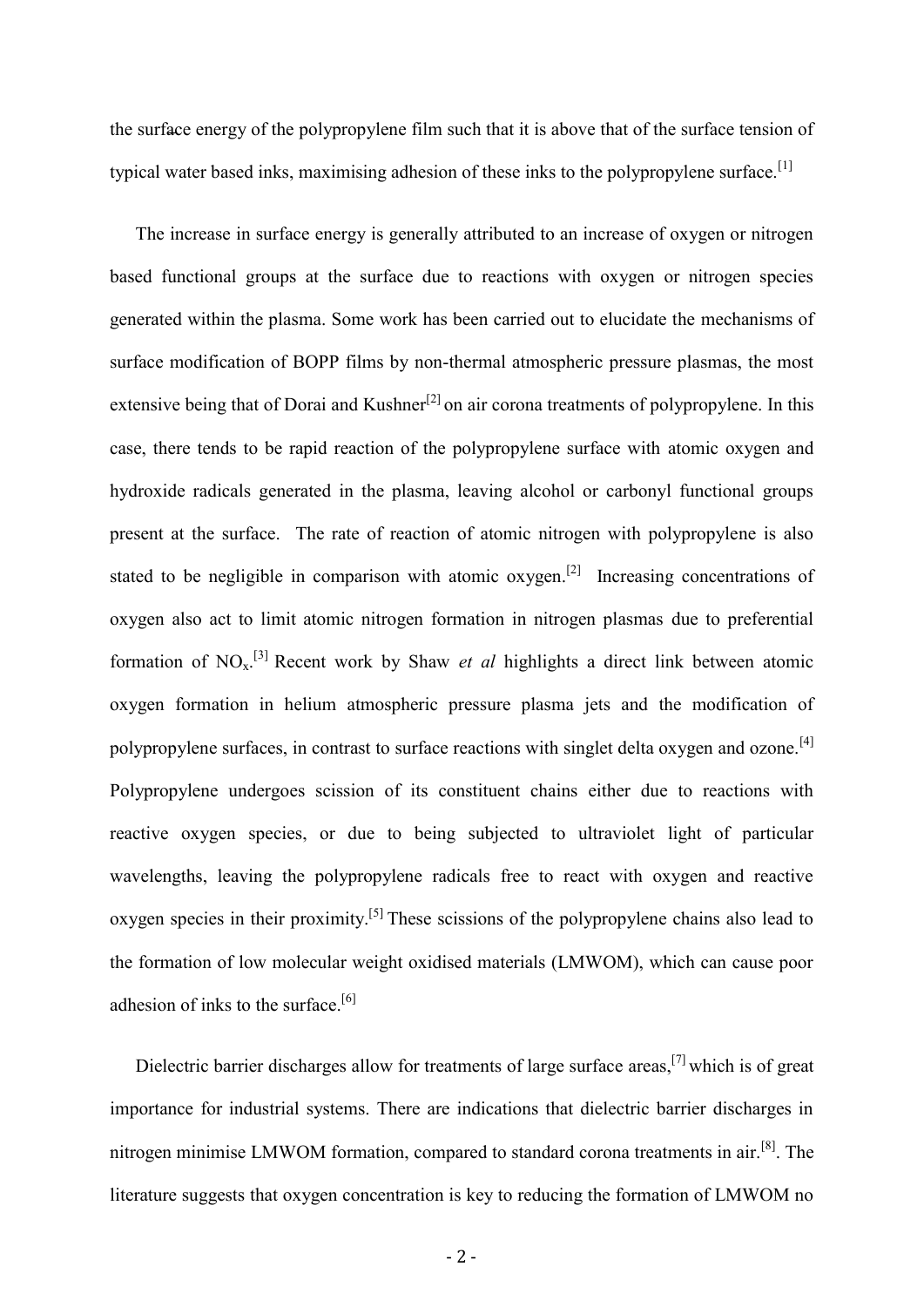matter the type of plasma, with dielectric barrier discharges in air also exhibiting LMWOM formation.[9] This is in contrast to helium and argon based discharges, which do not exhibit the same LMWOM formation.<sup>[10]</sup> Increased formation of atomic oxygen with a significant increase in oxygen concentration is perhaps the reason for increased LMWOM formation with air based plasmas, with the atomic oxygen causing excess scission of the polypropylene chains and hence LMWOM formation.<sup>[2]</sup>

Atmospheric pressure nitrogen plasmas formed in dielectric barrier discharges tend to be filamentary, but under certain conditions can form a uniform Townsend discharge.<sup>[11]</sup> With trace amounts of other gases, the stability criteria for nitrogen plasmas is broken,  $[12]$  leaving a filamentary discharge. The vast majority of industrial treatments in nitrogen are likely carried out in the filamentary mode, and this does not seem to have any negative impact on the quality of the films treated. Even so, questions do remain over the spatial variation of the treatments, and there have been extremely limited attempts to address this.

We intend to examine the process of nitrogen dielectric barrier discharge surface treatment of BOPP films in depth, analysing the overall mechanism by looking at changes in crystallinity, surface functional groups and surface energy. The variability of the treatment will also be examined considering the potential for filamentary discharges to cause damage to the polymer surface.

# **2 Experimental Part**

#### **2.1 Equipment and materials**

A dielectric barrier discharge operating in the filamentary regime is formed from two alumina plates measuring 240 by 50 mm, with 6  $\mu$ m thick copper coatings measuring 230 by 40 mm sputtered onto the back of the plates acting as electrodes. The dielectrics were spaced 1 mm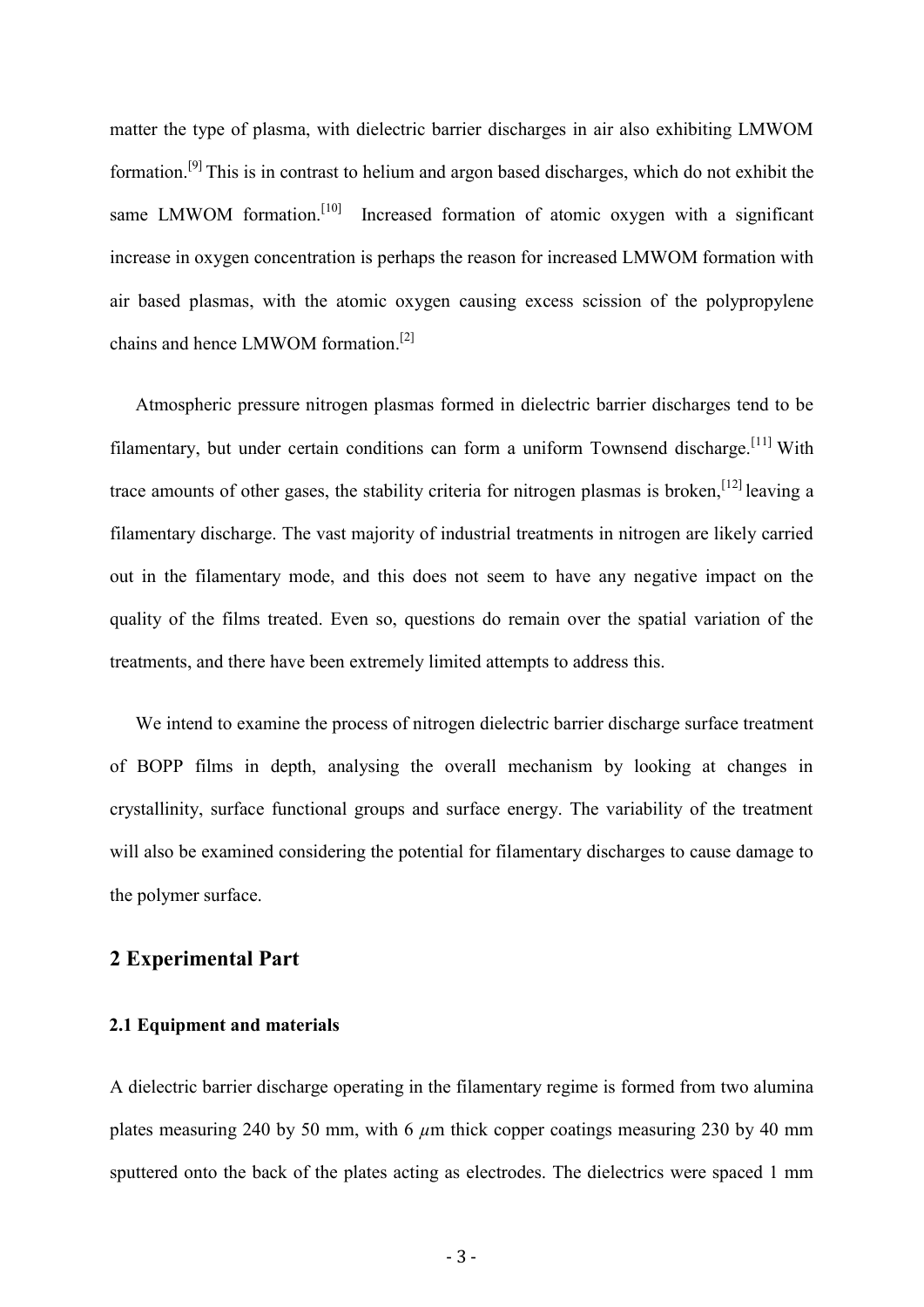apart, with the BOPP film resting on the bottom dielectric which in turn is connected to the grounded electrode. The dielectrics are encased within Perspex, with Perspex also sealing the sides of the reactor. A baffled mixing chamber supplied the gases evenly over the 240 mm width of the dielectric, the exit of the reactor was open to atmosphere. The power supply consists of a signal generator (TTi TG1000), audio amplifier (ProSound 1600) and a custom built high voltage transformer (Amethyst Designs). Current and voltage measurements were made with a Pearson 4100 current monitor and a Tektroniks 1000:1 voltage probe, recorded on a Tektronix DPO 3014 digital oscilloscope. Applied power was calculated from the current and voltage measurements. 99.999 % purity nitrogen (BOC) was introduced at a total flow rate of between 1 and 10 SLM using MKS G Series mass flow controllers, connected a 647C control box. Treatments were carried out over 5 to 60 seconds on 50 μm thick, highly crystalline C50 BOPP film provided by Innovia Films, no significant heating of the BOPP was measured over these treatment times. These films were stored in ambient air prior to plasma treatment. Four replicates at each condition were made.

#### **2.2 Surface measurements**

Films were analysed pre and post treatment with a Thermo Nicolet 380 FTIR with a single pass diamond ATR Smart iTR attachment. Each spectra was averaged over 16 scans, with a resolution of 4 cm<sup>-1</sup>. Particular interest was paid to the peaks at 997 cm<sup>-1</sup>, 973 cm<sup>-1</sup> and 840 cm<sup>-1</sup>, the ratio of which has been shown to be indicative of the degree of crystallinity of the polypropylene.[13] Measurements were made ten times across the width of each 240 by 50 mm sample to account for spatial variation in treatment. Depth of penetration of the infrared beam was estimated to be 1  $\mu$ m into the surface, using the standard depth of penetration calculation.

A PanAnalytical X'Pert Powder X-ray diffractometer was used to collect the diffraction patterns, enabling the analysis of the effects of plasma treatment on the crystal structure in the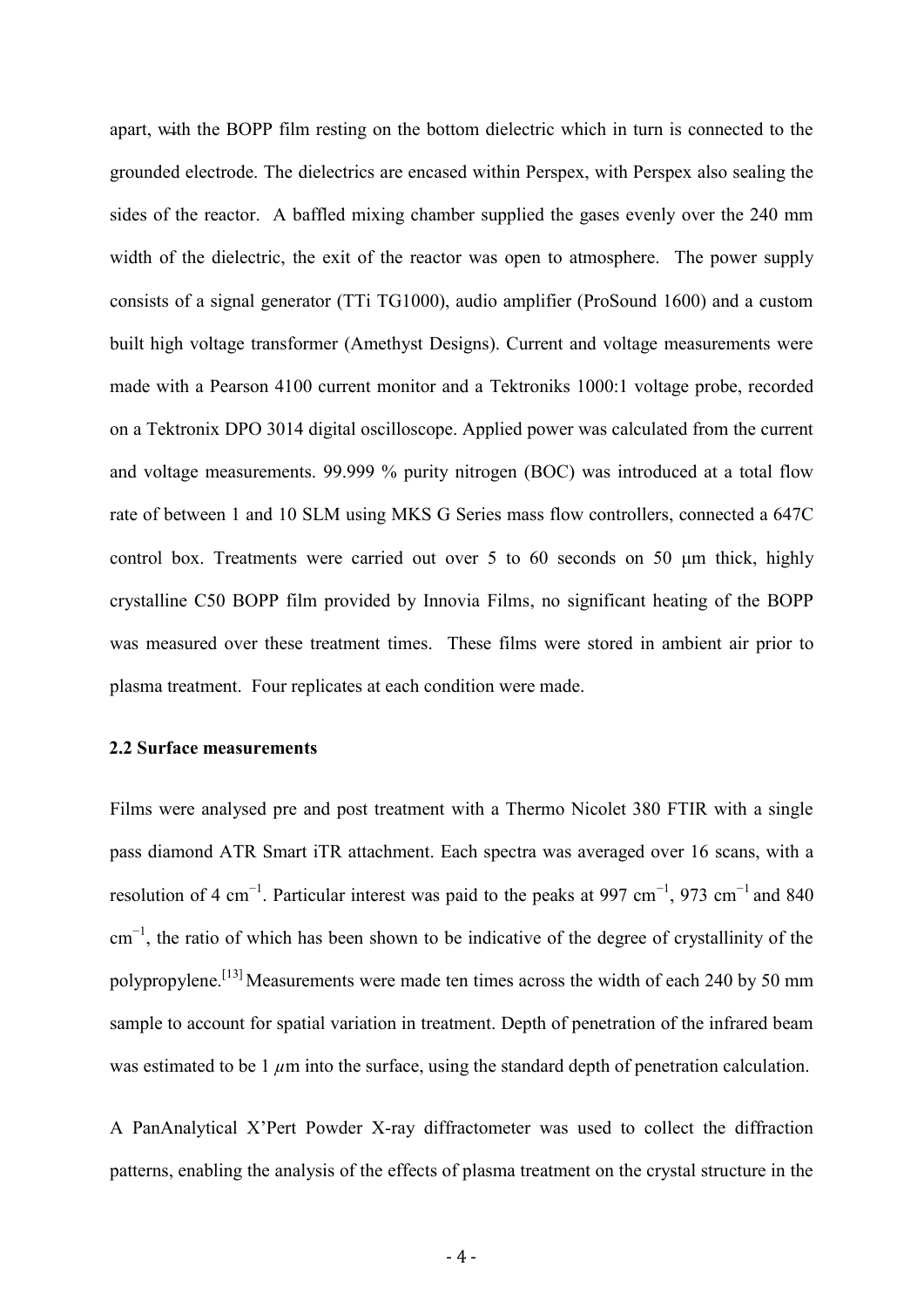near surface region. Scans were made from 10 to 40 2*θ* at a step size of 0.0002◦ , and diffracted X-rays were collected with a PIXcel detector.

Surface topology changes were assessed using a ZeGage Optical Profilometer. A 50 times objective was used, with a scan range of 50  $\mu$ m using a rigorous scan. Scans were subsequently corrected for any tilt in the collected results, and a fourier filter was applied to remove any ripples due to the film not lying flat prior to the measurement. Samples were also scanned ten times across the width of the surface. Roughness values are the standard arithmetic average values, typically denoted as *Sa*.

Contact angles (*θ*) of sessile drops of HPLC grade water, ethylene glycol and diiodomethane (Sigma Aldrich) were all measured with a Krüss MobileDrop goniometer. Without the ability to measure advancing and receding contact angles, measurements of ten sessile drops of each liquid type were performed across the width of the samples. The method of Van Oss *et al*,<sup>[14]</sup> was used for calculating the surface energy  $(\gamma_s)$  of the films from these measurements, according to the following equation:

$$
(1 + \gamma_l) \cos \theta = 2 \left( \sqrt{\gamma_s^{LW} \gamma_l^{LW}} + \sqrt{\gamma_s^A \gamma_l^B} + \sqrt{\gamma_s^B \gamma_l^A} \right) \tag{1}
$$

Where the subscripts *l* and *s* denote the surface energy of the solid and liquid respectively. The superscript *LW* denotes the Lifshitz-van der Waals components of the surface energy, and the superscripts *A* and *B* denote the Lewis acid and Lewis base parameters of the surface energy. The acid and base terms can be combined into the Lewis acid base (superscript *AB*) component of the surface energy:

$$
\gamma_i^{AB} = \sqrt{\gamma_i^A \gamma_i^B} \tag{2}
$$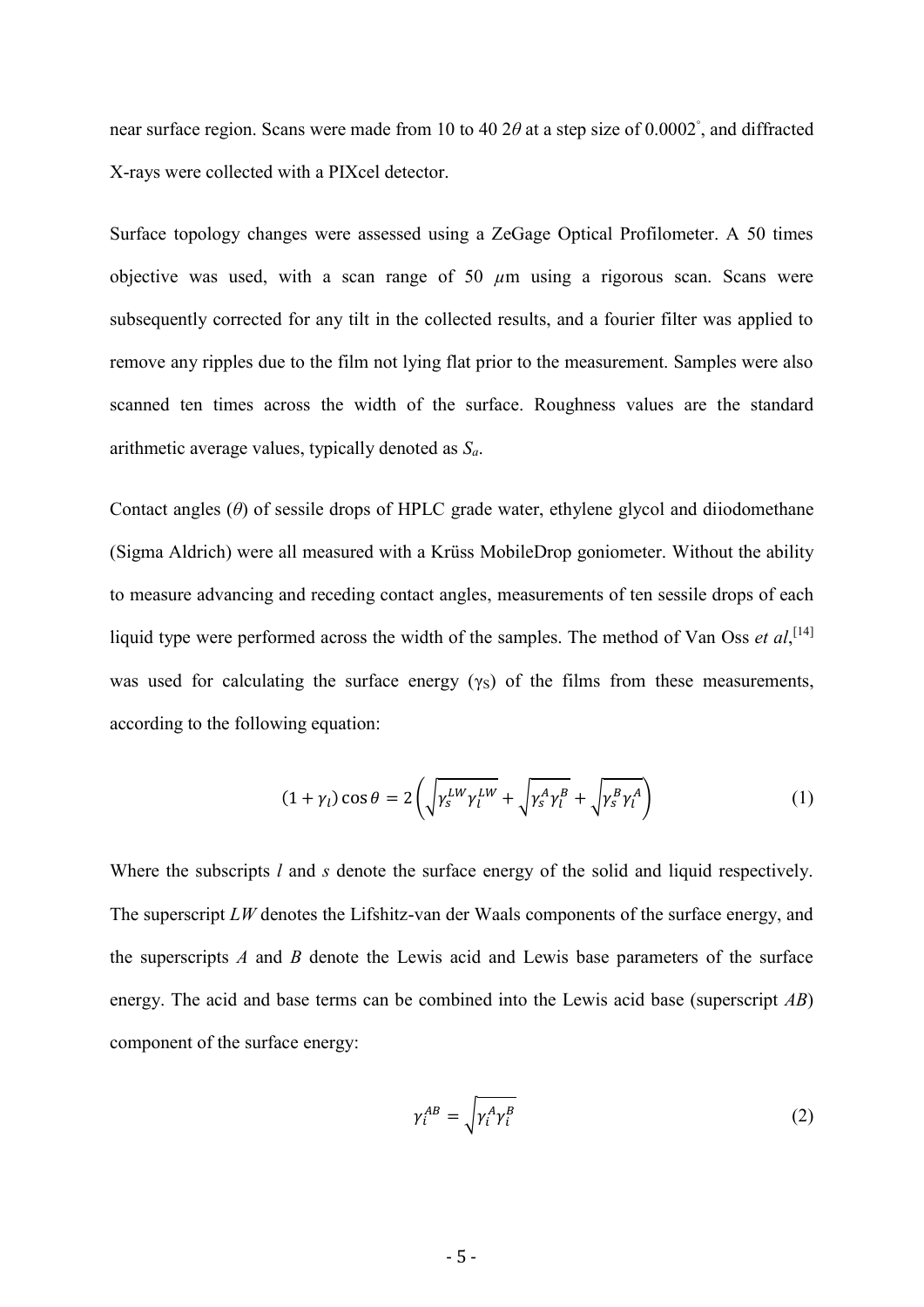and subsequently the overall surface energy can be calculated as the sum of the Lifshitz van der Waals and Lewis acid base components:

$$
\gamma_i = \gamma_i^{LW} + \gamma_i^{AB} \tag{3}
$$

The components of the surface energy can then be used to assess the hydrophobicity, or Gibbs free energy of attraction between the surface and water (surface energies of which are denoted by subscript  $w$ ),<sup>[15]</sup> can be calculated by the following:

$$
\Delta G_{sw} = -2\left(\left(\sqrt{\gamma_S^{LW}} - \sqrt{\gamma_W^{LW}}\right)^2 + 2\left(\sqrt{\gamma_S^a \gamma_S^b} + \sqrt{\gamma_W^a \gamma_W^b} - \sqrt{\gamma_S^a \gamma_W^b} - \sqrt{\gamma_W^a \gamma_S^b}\right)\right) \tag{4}
$$

## **3 Results and Discussion**



*Figure 1:* ATR-FTIR spectra comparing untreated and treated BOPP film, with band assignments.<sup>[16]</sup> The plasma treatment was at a power of 0.9 W, frequency of 5 kHz and flow rate of 10 slm over a period of 1 minute.

ATR-FTIR spectra for both untreated and treated BOPP films are presented in **Figure 1**, with key band assignments indicated. After plasma treatment, bands in the FTIR spectra start to come up at between 1500 to 1800  $cm^{-1}$ , as seen in figure 1. This indicates increased functional groups due to either C=O stretches from carbonyl and amide functional groups, or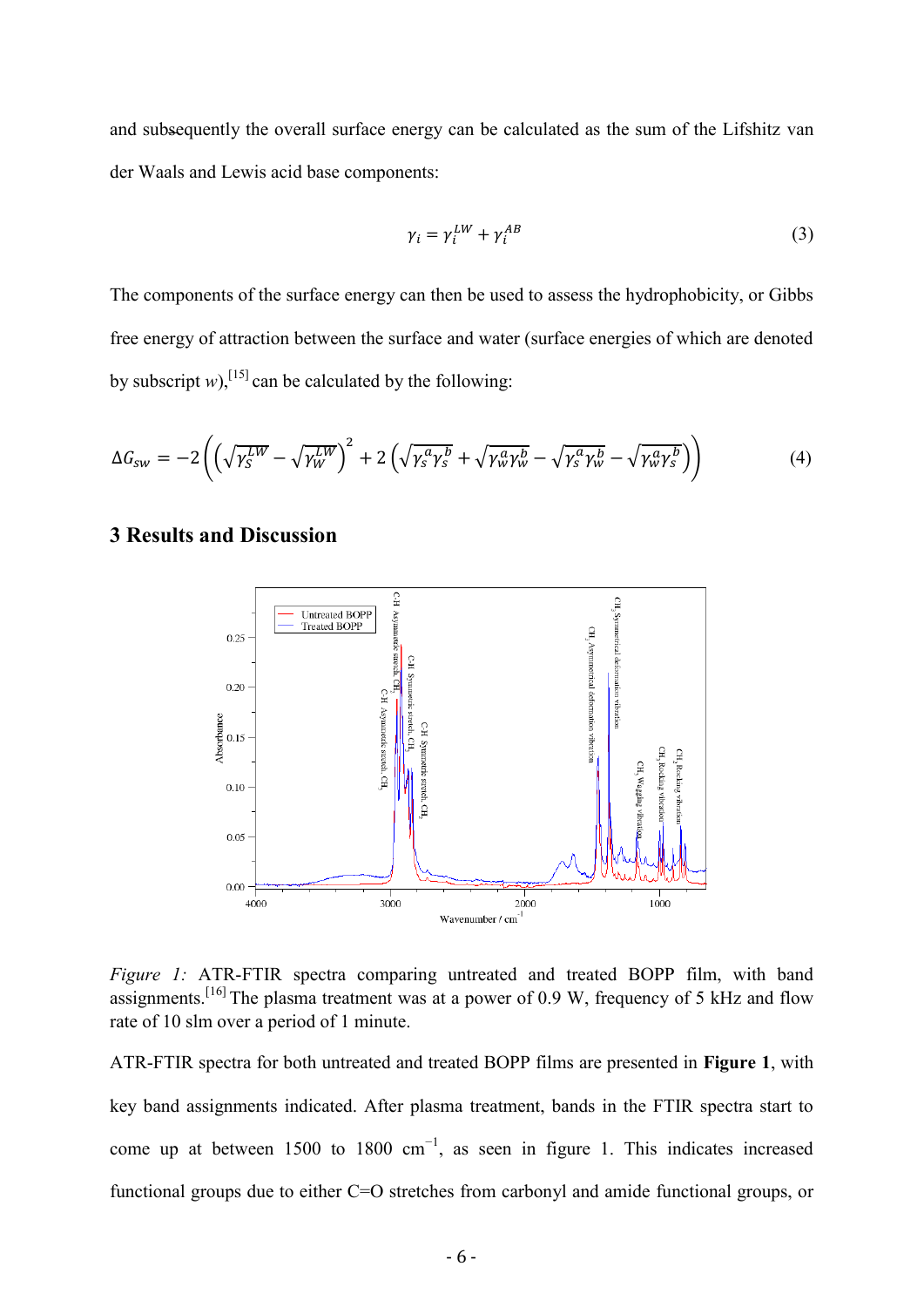N-H deformations within secondary amide functional groups. The absorption peaks due to these stretches tend to increase with plasma treatment time, indicating an increase of these particular functional groups on the surface of the polypropylene with increasing exposure time to the plasma. **Figure 2** shows the increase in the intensity of the amide C=O band at 1660 cm<sup>-1</sup> with time for different operating flow-rates, frequencies and powers. Figure 2a shows that there is a tendency for the peak to plateau with time, indicating a maximum increase in functionality for a given set of frequencies and powers. Figure 2b demonstrates that higher flow rates of nitrogen produce similar results in terms of amide  $C=O$  formation on the surface of the BOPP film, however the reduction in flow causes a greater formation rate of the carbonyl groups. This is due to an increase in the residence time of more oxidising species, and hence the amide groups form at an increased rate.

Upon treatment with atmospheric pressure plasma, the ratios of band positions at 997 cm<sup>-1</sup>, 973 cm<sup>-1</sup> and 840 cm<sup>-1</sup> shifted in relation to each other, indicative of changes in the crystal structure.[11] These ratios were calculated for the spectra produced at the differing powers and flow rates, and these can be seen in **Figure 3**. Both Figure 3a and 3b indicate that there is an overall increase in the crystallinity of the material being measured. The suggestion is that the amorphous regions in between crystalline lamella are being oxidised preferentially due to the porous nature of these regions, whilst only the outer surface of the lamellae are able to react with atomic oxygen formed in the plasma. This effect plateaus out very quickly, perhaps due to the amorphous regions being consumed rapidly, with the outer edges of the lamellae reacting at a slower rate. The electrodes were not active long enough to heat up, both alumina and BOPP are poor conductors of heat, and the nitrogen flow aided convection, therefore any thermal contributions to crystal structure changes are thought to be negligible.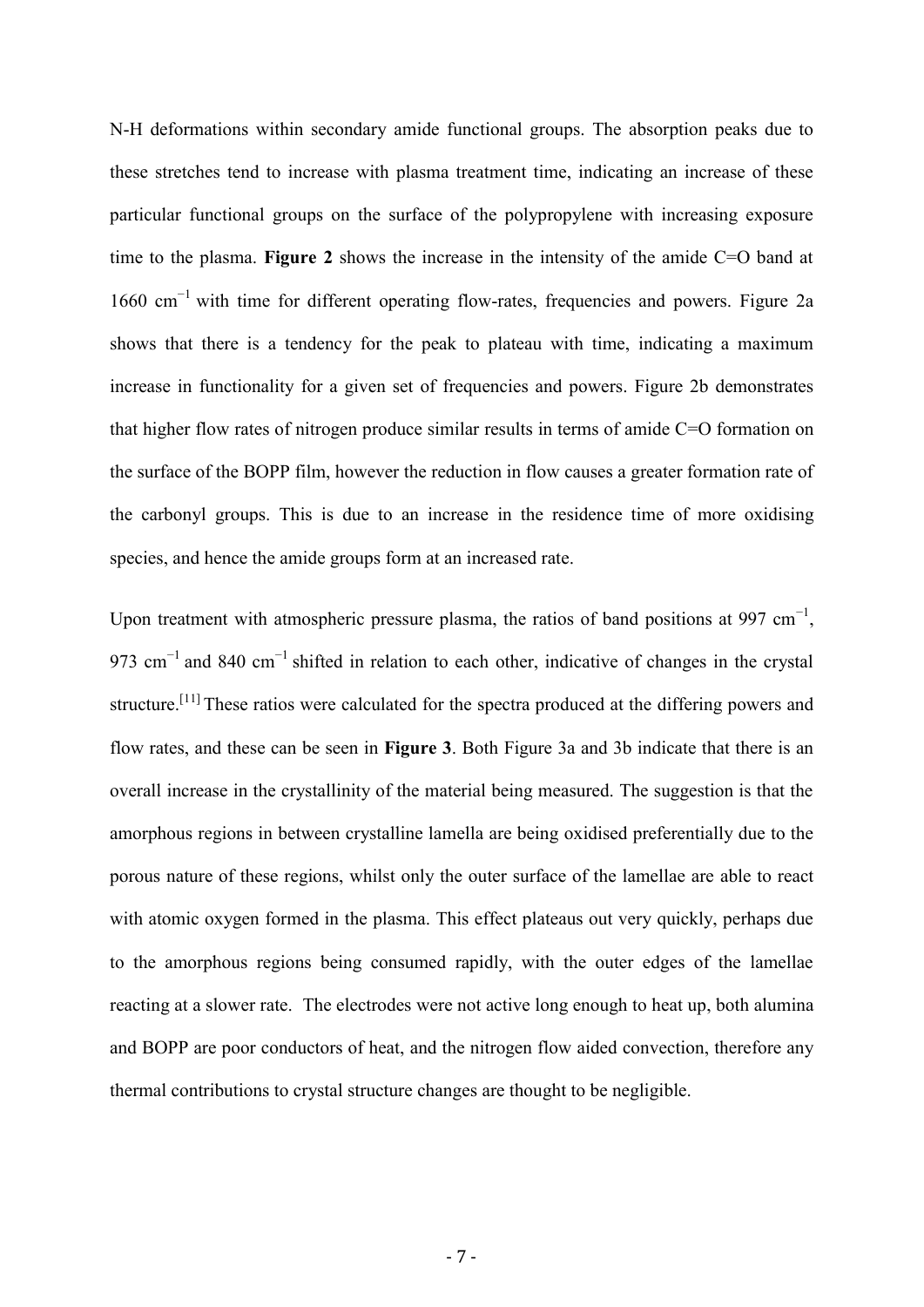![](_page_7_Figure_0.jpeg)

*Figure 2:* Peak height at 1660 cm<sup>-1</sup>, corresponding to maxima of carbonyl peak coming up with increased plasma treatment at different (a) powers and frequencies (nitrogen flow rate 5 slm), and (b) flow rates of nitrogen (frequency 5 kHz, power 1.1 W).

![](_page_7_Figure_2.jpeg)

*Figure 3:* Peak ratios at 997 cm<sup>-1</sup> and 973 cm<sup>-1</sup> with processing time, indicating changes in crystallinity of the sample with plasma modification at different (a) powers and frequencies (nitrogen flow rate 5 slm), and (b) flow rates of nitrogen (frequency 5 kHz, power 1.1 W).

The BOPP films themselves tend to be highly crystalline, made up of interlocking lamella approximately 5 nm in diameter, with amorphous polypropylene chains linking the overall structure.<sup>[17]</sup> The amorphous regions are porous to gas,<sup>[18]</sup> and so will tend to retain oxygen as they are stored in ambient air prior to treatment by atmospheric pressure plasmas.<sup>[19]</sup> When exposed to the plasma, oxygen and nitrogen within these amorphous regions will react within the polymer surface, acting as a localised oxidising mechanism reacting with polypropylene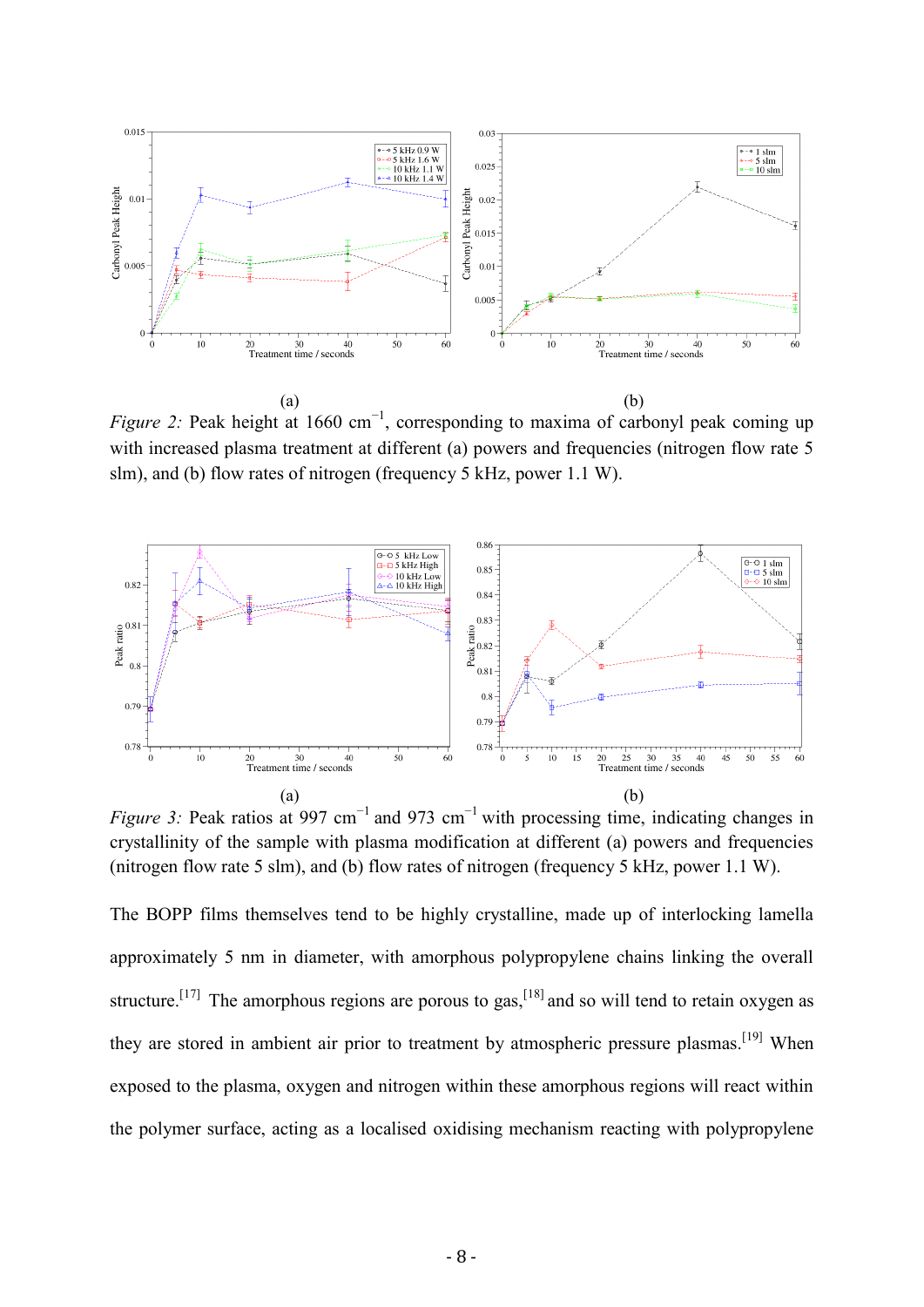within these amorphous regions, whilst leaving oxidised functional groups in recessed crevices.

It perhaps indicates why there is also a plateau in Figure 2a and 2b, as the amorphous regions react rapidly, leaving the outer surfaces of the lamellae to react more slowly, reducing the rate of formation of carbonyl and amide groups vastly. Although the adsorbed oxygen is likely to be rapidly used up in the initial scission process within the amorphous regions, previous work by the authors has shown that trace amounts of oxygen present in the gas from possible leaks or impurities in the gas will form reactive oxygen species,<sup>[20]</sup> which will react with the surface of the BOPP film and provide the source of oxygen for the functional groups on the surface.

![](_page_8_Figure_2.jpeg)

*Figure 4:* XRD patterns recorded for BOPP films at increasing plasma treatment times at a power of 0.9 W, frequency of 5 kHz and flow rate of 10 slm.

The changes in the crystal structure of the BOPP films are also shown in the XRD patterns displayed in **Figure 4**. The diffraction pattern shows the polypropylene film to be in the *β*  form<sup>[21]</sup>. Figure 4 also demonstrates that the position of the XRD peaks show an increase in angular position with treatment time, indicating a definite reduction in d-spacing. This would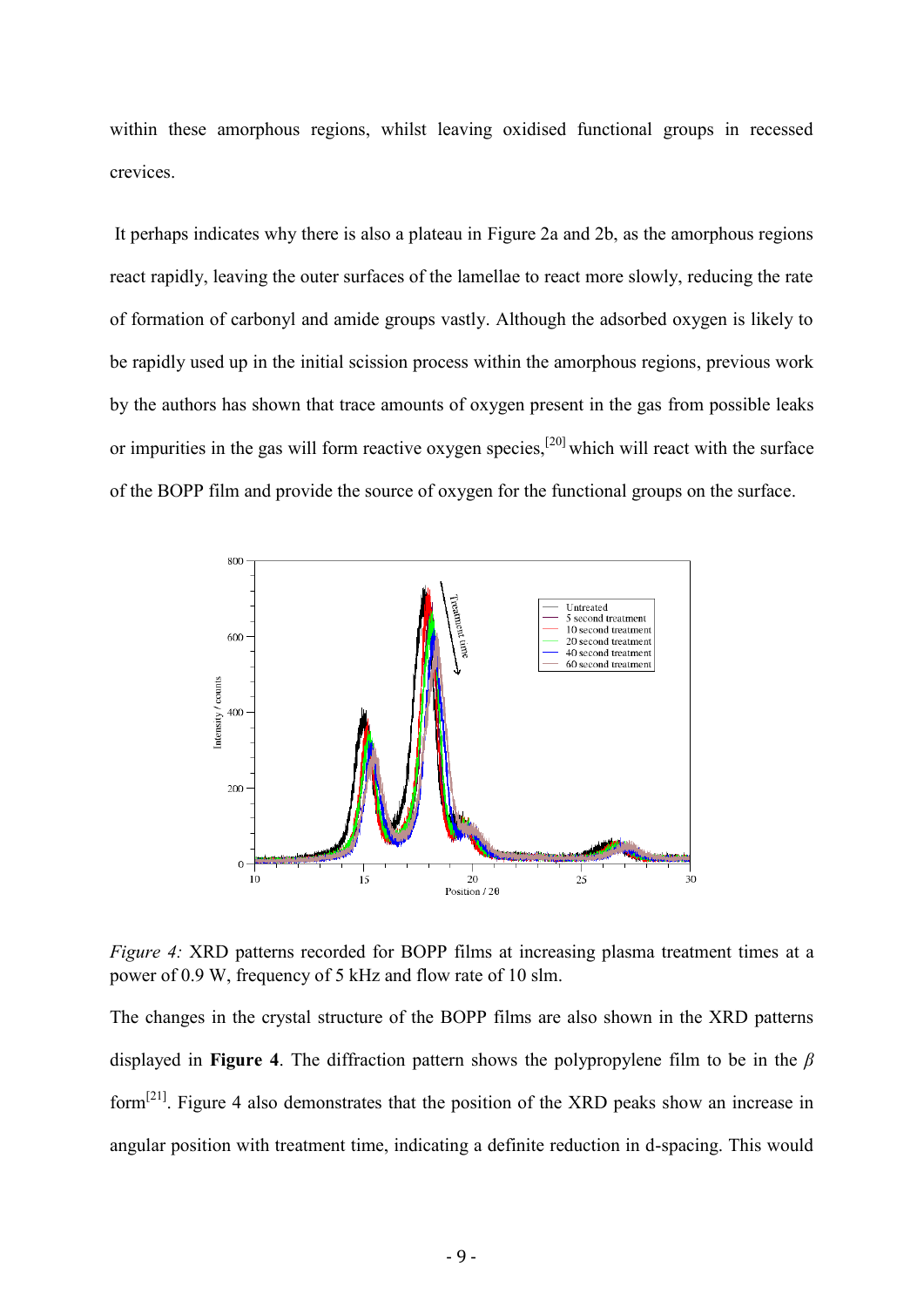suggest that the crystalline lamella are relaxing into the space that is left as the amorphous regions within the BOPP film is preferentially oxidised.

The optical profilometry measurements show limited surface topology changes for most conditions studied, down to flow rates of 1 slm, at which point the roughness increases markedly at a higher power, **Figure 5** demonstrates this for selected conditions. This is believed to be due to the deposited energy density increasing in combination with a drop in flow rate, leading to more active species production producing more oxidation and scission of the BOPP. The roughened nature of the surface after treatment in this regime can be seen in Figure 5b and how the roughness at these conditions changes with respect to time can be seen in **Figure 6**. The linear increase in the roughness seen in Figure 6 would imply that there is greater oxidation of the surface due to the increased concentration of atomic oxygen within the plasma at these conditions. There is also potentially greater back diffusion of ambient air into the plasma at this lower flow rate.

![](_page_9_Figure_2.jpeg)

*Figure 5:* Optical surface profilometry of (a) untreated BOPP film, (b) nitrogen plasma treated BOPP film, nitrogen flow rate 1 slm, treatment time 1 minute, (c) nitrogen plasma treated BOPP film, nitrogen flow rate 5 slm, treatment time 1 minute.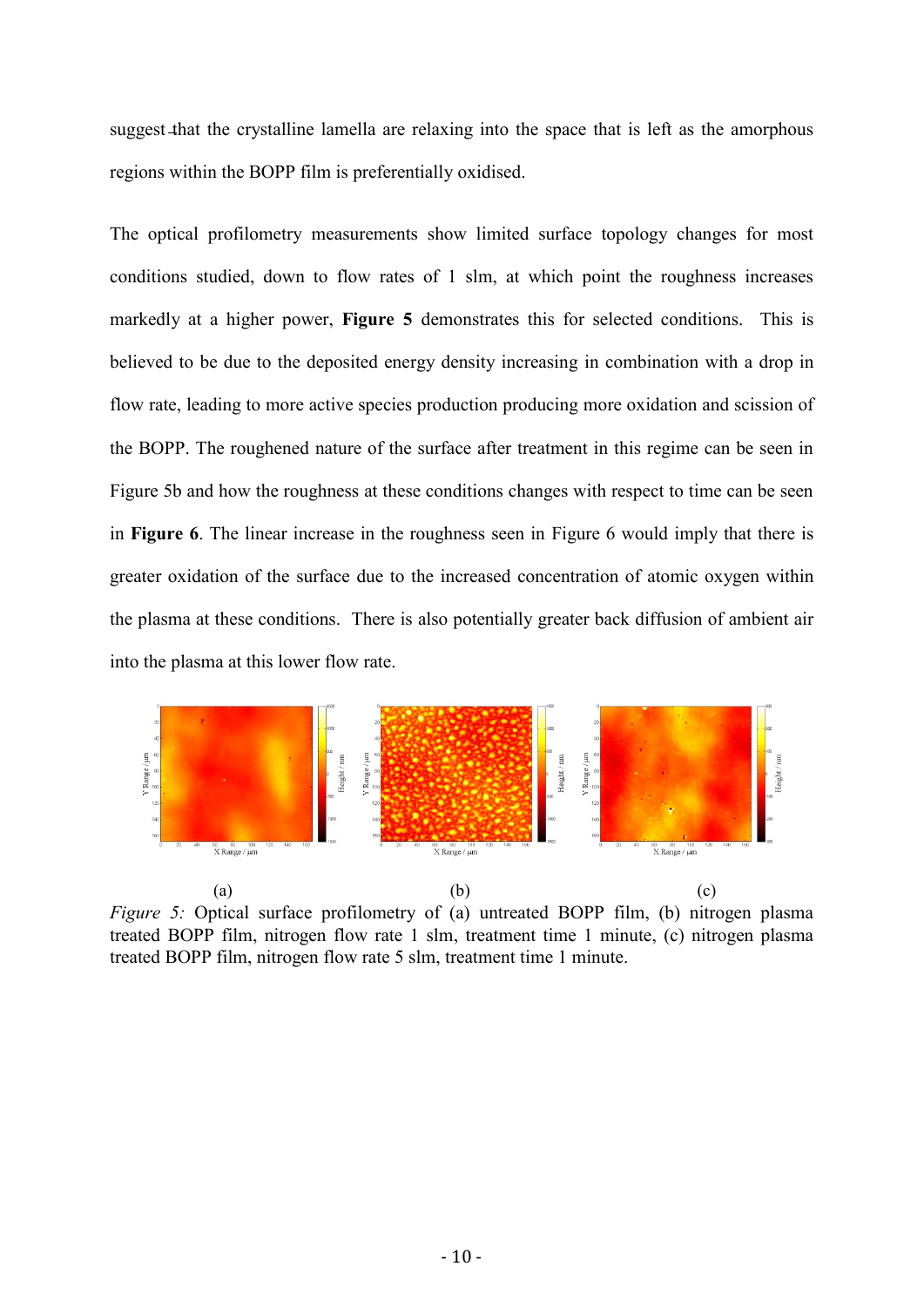![](_page_10_Figure_0.jpeg)

*Figure 6:* Roughness values measured for BOPP films at increasing plasma treatment times, flow rate 1 slm

Surface energy results for different flow-rates, powers and driving frequencies are presented in **Figure 7**. The surface energy increases with treatment time, with the polar component tending to increase while the dispersive component remains constant. Higher power to the plasma also marginally increases the surface energy, with frequency also displaying a slight effect. The same plateau as seen in Figure 3b and Figure 2a can be seen in Figure 7a, again implying that the crystal structure of the BOPP film is the controlling factor in an increase in functional groups with plasma treatment, and hence any surface energy increase. The surface energy at differing nitrogen flow rates are displayed in Figure 7b. Contact angles were also measured up to a fortnight after treatments were made, but no significant changes were measured.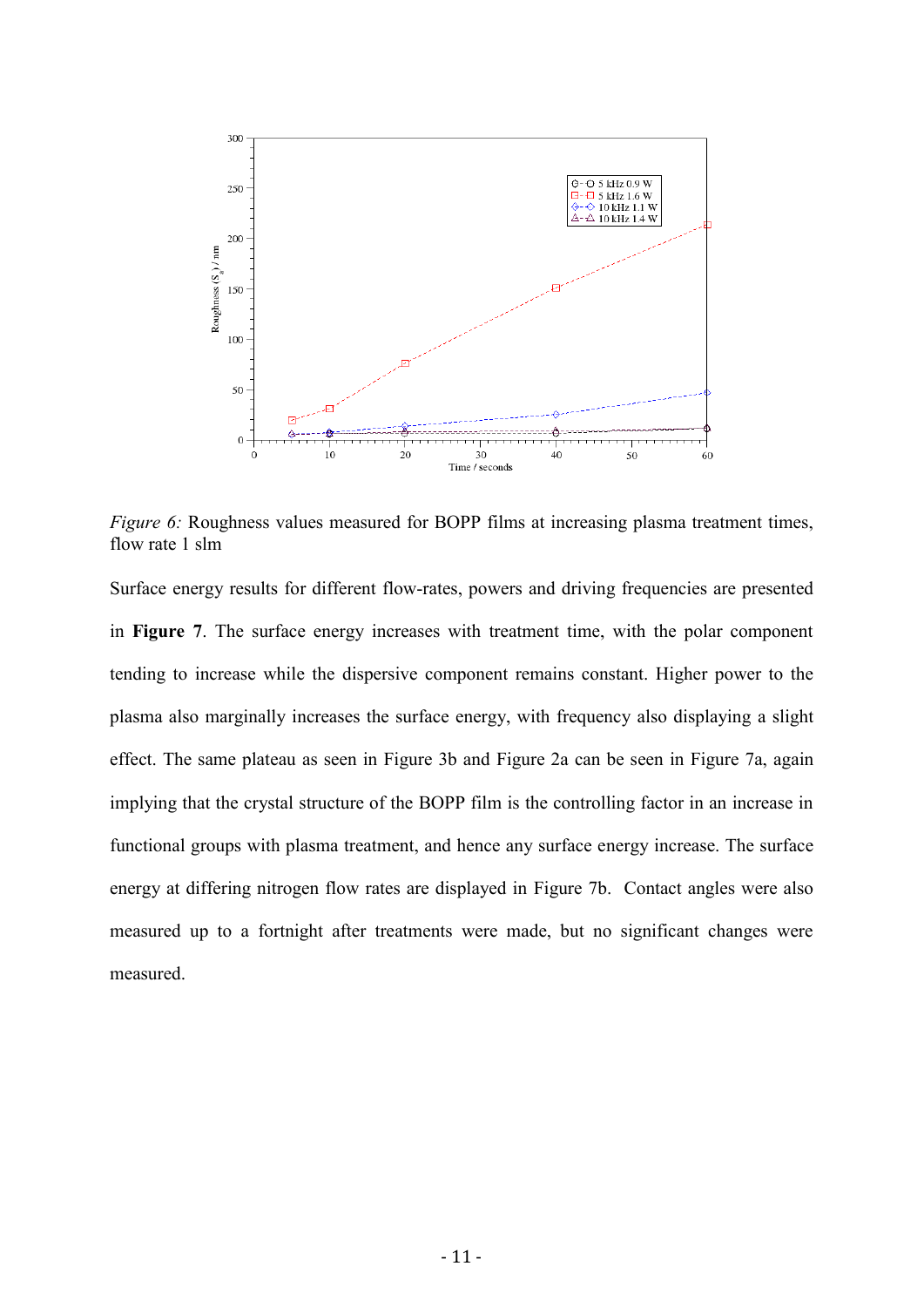![](_page_11_Figure_0.jpeg)

*Figure 7:* Surface energy with time at different (a) powers and frequencies (nitrogen flow rate 5 slm), and (b) different flow rates (frequency 5 kHz, power 1.1 W)

**Figure 8** shows the increase in Gibbs Free Energy with plasma treatment exhibited under all conditions, showing an increase in the hydrophilic nature of the surface of the BOPP films after plasma treatment. The plateau with treatment time can again be seen in figure 8a, showing an effective maximum dependant on the crystalline structure of the BOPP film.

![](_page_11_Figure_3.jpeg)

*Figure 8:* Gibbs free energy with time at different (a) powers and frequencies (nitrogen flow rate 5 slm), and (b) different flow rates (frequency 5 kHz, power 1.1 W)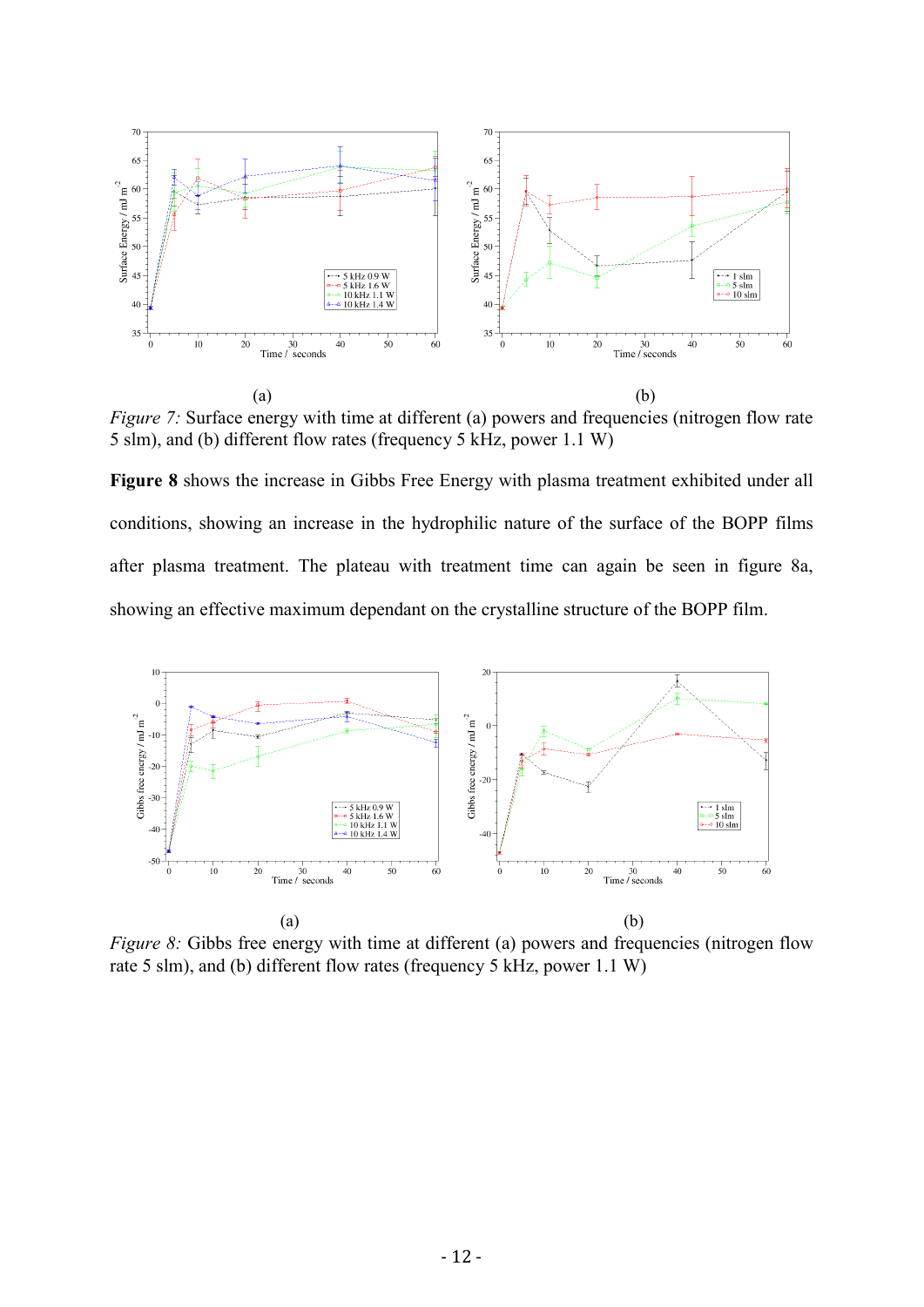#### **4 Conclusion**

After a comprehensive study of the modification of BOPP films by nitrogen DBDs, it is evident that the crystal structure of the film itself is a key parameter in improving the surface functionality of BOPP films. The changes in the chemistry, crystal structure and topology of the BOPP surface have been studied with regards to the plasma process parameters, and the effects of the changes are not overwhelmingly strong on the overall increase in surface energy of the film. However, there is a plateau seen in the number of functional groups formed on the surface, and a plateau of the change in crystal structure, that corresponds with a plateau in the surface energy at about 60 mJ m<sup>-2</sup>. This may imply the crystal structure of the film is the limiting factor for the increase of surface energy, and hence adhesion. Attempts to overcome this by increasing the effective energy density of the plasma start to cause intensive oxidation and scission of the BOPP as can be seen in Figure 5 and 6 when the flow rate is dropped and power increased, which roughens the surface of the film greatly, having implications for the optical properties. The treatments were carried out in the filamentary regime, and this has seemed to have shown no issues in terms of consistency of the treatment.

#### **Acknowledgements**

The authors wish to thank the EPSRC project, "Ambient Processing of Polymeric Web: Advanced Diagnostics and Applications", for the funding, Innovia Films for material and technical support, Lee Harman for technical support and Michael John Lynch for engineering design support.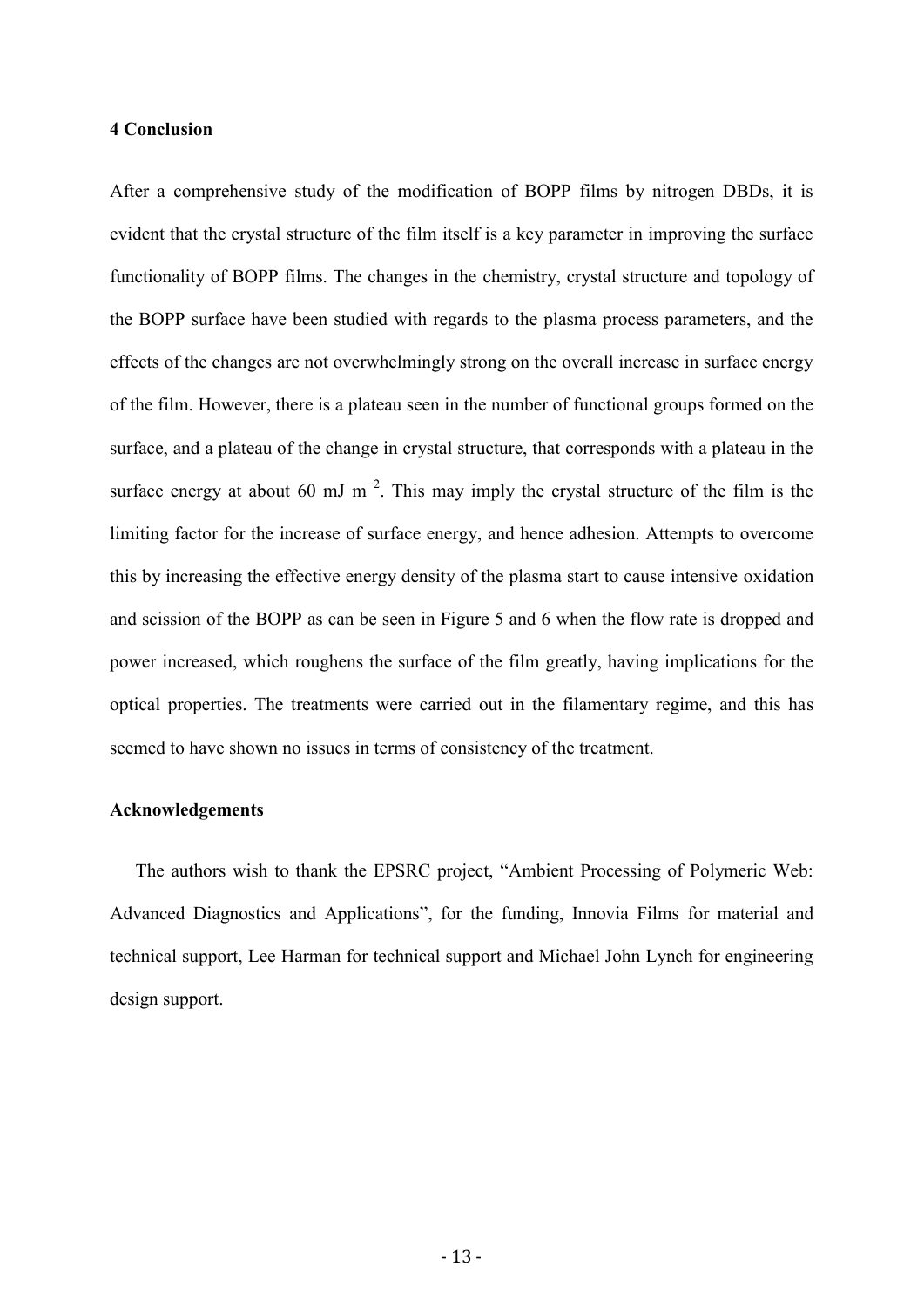## **References**

- [1] E. Liston, L. Martinu, and M. Wertheimer, *J. Adhes. Sci. Technol.*, **1993**, *7*, 1091.
- [2] R. Dorai and M. J. Kushner, *J. Phys. D Appl. Phys.*, **2003**, *36*, 666.
- [3] Et Es-sebbar, N. Gherardi and F. Massines, *J. Phy. D Appl, Phys*., **2013**, *46*.
- [4] D. Shaw, A. West, J. Bredin and E. Wagenaars, *Plasma Sources Sci. Technol.*, **2016,** *25*.

[5] L. F. MacManus, M. J. Walzak, and N. S. McIntyre, *J. Polym. Sci. Pol. Chem.*, **1999**, *37*, 2489.

[6] S. Guimond, I. Radu, G. Czeremuszkin, D. J. Carlsson, and M. R. Wertheimer, *Plasmas and Polymers*, **2002**, *7*, 71.

- [7] J. Niu, D. Liu, and Y. Wu, *Surf. Coat. Tech.*, **2011**, *205*, 3434.
- [8] S. Guimond and M. R. Wertheimer, *J. Appl. Polym. Sci.*, **2004**, *94*, 1291.
- [9] K. Kostov, T. Nishime, L. Hein, and A. Toth, *Surf. Coat. Tech.*, **2013**, *234*, 60.
- [10] A. Chiper and G. Borcia, *Plasma Chem. Plasma P.*, **2013**, *33*, 553.

[11] N. Naudé, J.-P. Cambronne, N. Gherardi, and F. Massines, *J. Phys. D Appl. Phys.*, **2005**, *38*, 530.

[12] R. Brandenburg, V. A. Maiorov, Y. B. Golubovskii, H.-E. Wagner, J. Behnke, and J. F. Behnke, *J. Phys. D Appl. Phys.*, **2005**, *38*, 2187.

[13] R. G. Quynn, J. L. Riley, D. A. Young, and H. D. Noether, *J. Appl. Polym. Sci.*, **1959**, *2*, 166.